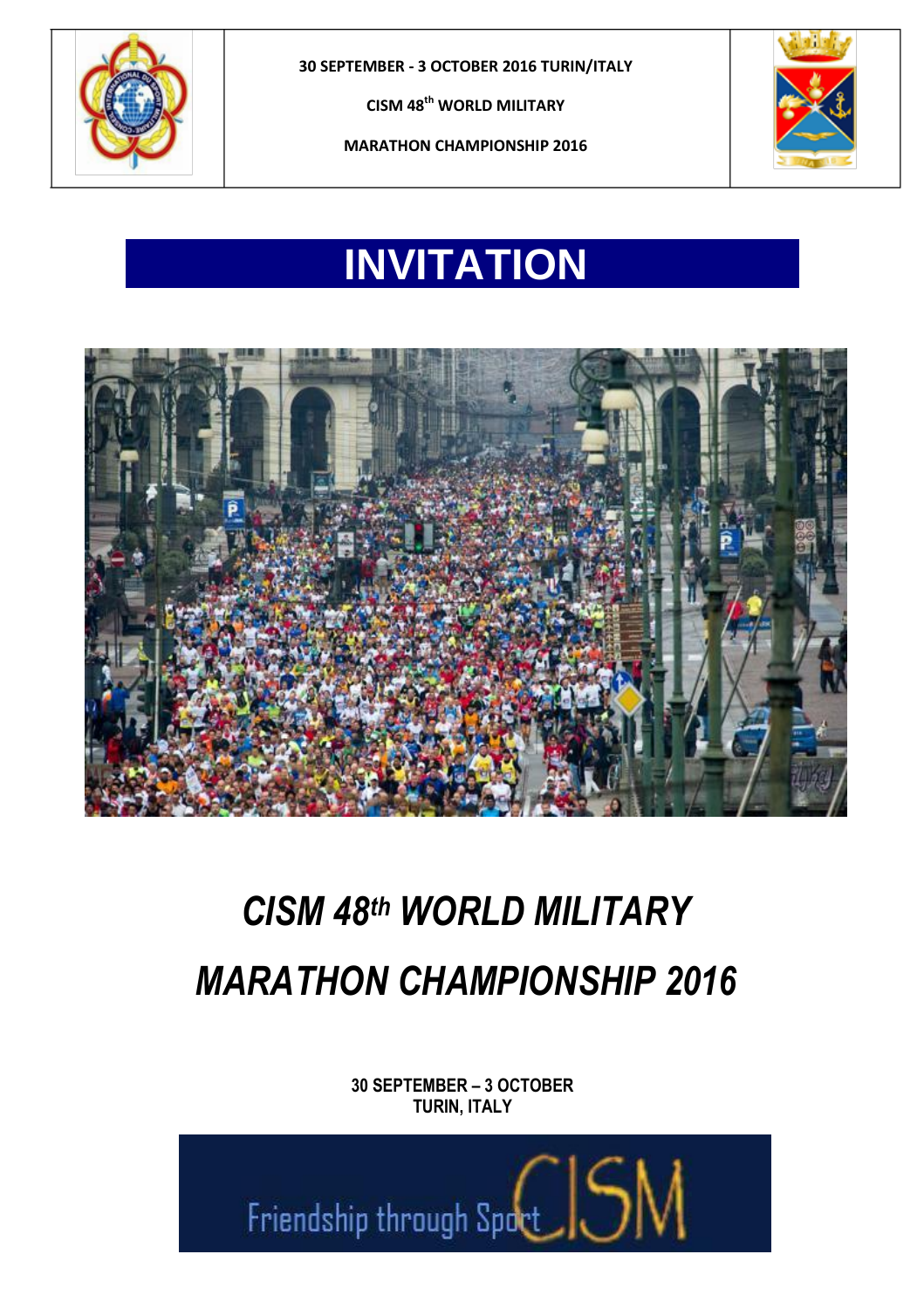



**MARATHON CHAMPIONSHIP 2016**



### GENERAL STAFF OF ITALIAN DEFENSE ITALIAN CISM DELEGATION VIA XX SETTEMBRE, 123/A 00187 ROMA

TEL: +39 06 46912129 FAX: +39 06 46912896 e-mail: quinto.sport@smd.difesa.it quinto.csas@smd.difesa.

To:

The President of CISM The Official CISM Representative The CISM Vice-President for Europe The Secretary General of CISM The Chief of Liaison Office for Europe The President and Members of the CISM Track and Field and Cross Country Committee The Representatives of the CISM Partners and Sponsors The Chiefs of Delegation of CISM Member Nations (see invitation list)

The Italian Armed Forces will host the CISM 48<sup>th</sup> WORLD MILITARY MARATHON CHAMPIONSHIP 2016.

On behalf of the Chief of Defense Staff, I have the honor to invite a mission representing your country to participate in this event, which will take place in TURIN (Italy) from the 30<sup>th</sup> of September to the 3<sup>rd</sup> October 2016 (competition 2<sup>nd</sup> of October).

Col. Gaetano PENNACCHIO Chief of the Italian Delegation to CISM

### **ENCLOSED:**

-Distribution List -General Program -General Information -Annex 1 -Preliminary Agreement -Annex 2a - Final Entry -Annex 2b - Composition of the Mission -Annex 2c - Commitment by the Chief of Mission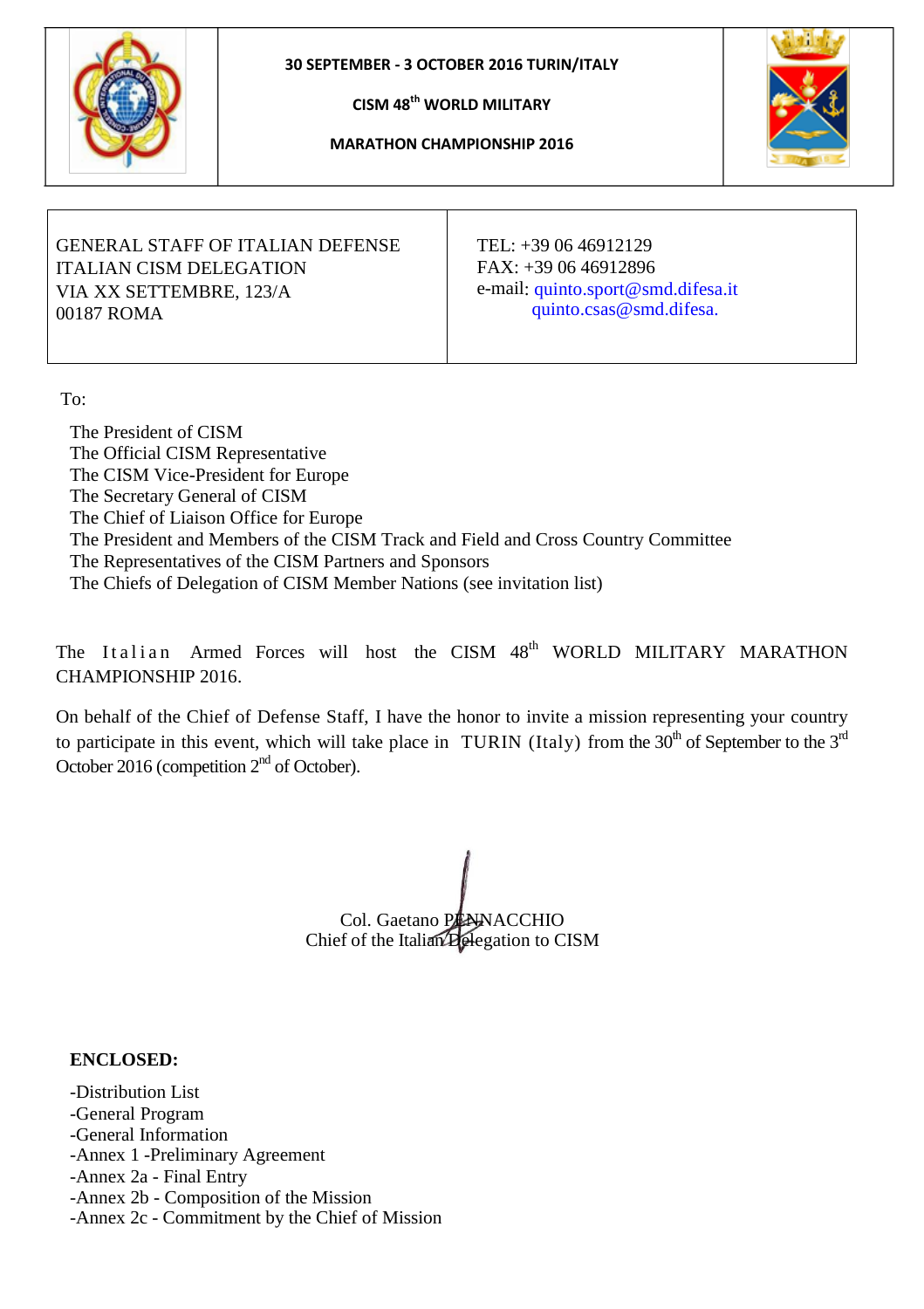

### **MARATHON CHAMPIONSHIP 2016**



|       | 1. To the Chiefs of Delegations of: |    |                                         |     |                                   |
|-------|-------------------------------------|----|-----------------------------------------|-----|-----------------------------------|
| 1     | Afghanistan (AFG)                   | 45 | Former Yoqoslav Rep. of Macedonia (MKD) | 89  | Norway (NOR)                      |
| $\,2$ | Albania (ALB)                       | 46 | France (FRA)                            | 90  | Oman (OMA)                        |
| 3     | Algeria (ALG)                       | 47 | Gabon (GAB)                             | 91  | Pakistan(PAK)                     |
| 4     | Angola (ANG)                        | 48 | Gambia (GAM)                            | 92  | Palestine (PLE)                   |
| 5     | Argentina (ARG)                     | 49 | Georgia (GEO)                           | 93  | Paraguay (PAR)                    |
| 6     | Armenia (ARM)                       | SO | Germany (GER)                           | 94  | Peru (PER)                        |
| 7     | Austria (AUT)                       | 51 | Ghana (GHA)                             | 95  | Philippines (PHI)                 |
| 8     | Azerbaijan (AZE)                    | 52 | Greece (GRE)                            | 96  | Poland (POL)                      |
| 9     | Bahrain (BRN)                       | 53 | Guatemala (GUA)                         | 97  | Portugal (POR)                    |
| 10    | Bangladesh (BAN)                    | 54 | Guinea (GUI)                            | 98  | Oatar (QAT)                       |
| 11    | Barbados (BAR)                      | 55 | Guinea-Bissau (GBS)                     | 99  | Romania (ROU)                     |
| 12    | Belarus (BLR)                       | 56 | Hungary (HUN)                           | 100 | Russia (RUS)                      |
| 13    | Belgium (BEL)                       | 57 | India (IND)                             | 101 | Rwanda (RWA)                      |
| 14    | Benin (BEN)                         | 58 | Indonesia (INA)                         | 102 | Saudi Arabia (KSA)                |
| 15    | Bolivia (BOL)                       | 59 | Iran (IRI)                              | 103 | Senegal (SEN)                     |
| 16    | Bosnia & Herzegovina (BIH)          | 60 | Iraq (IRQ)                              | 104 | Serbia (SRB)                      |
| 17    | Botswana (BOT)                      | 61 | Ireland (IRL)                           | 105 | Sierra Leone (SLE)                |
| 18    | Brazil (BRA)                        | 62 | Ivory Coast (CIV)                       | 106 | Sl ovakia (SVK)                   |
| 19    | Bulgaria (BUL)                      | 63 | Jamaica (JAM)                           | 107 | Slovenia (SLO)                    |
| 20    | Burkina Faso (BUR)                  | 64 | Jordan (JOR)                            | 108 | South Africa RSA)                 |
| 21    | Burundi (BDI)                       | 65 | Kazakhstan (KAZ)                        | 109 | Spain (ESP)                       |
| 22    | Cameroon (CMR)                      | 66 | Kenva (KEN)                             | 110 | Sri Lanka (SRI)                   |
| 23    | Canada (CAN)                        | 67 | Korea (KOR)                             | 111 | Sudan (SUD)                       |
| 24    | Cape Verde (CPV)                    | 68 | Kuwait (KUW)                            | 112 | Suriname (SUR)                    |
| 25    | Centrai African Republic (CAF)      | 69 | Kyrgyzstan (KGZ)                        | 113 | Swaziland (SWZ)                   |
| 26    | Chad (CHA)                          | 70 | Latvia (LAT)                            | 114 | Sweden (SWE)                      |
| 27    | Chile (CHI)                         | 71 | Lebanon (LIB)                           | 115 | Switzerland (SUI)                 |
| 28    | Chine (CHN)                         | 72 | Lesotho (LES)                           | 116 | Syria (SYR)                       |
| 29    | Colombia (COL)                      | 73 | Libya (LBA)                             | 117 | Tanzania (TAN)                    |
| 30    | Congo (CGO)                         | 74 | Lithuania (LTU)                         | 118 | Thailand (THA)                    |
| 31    | Croatia (CRO)                       | 75 | Luxembourg (LUX)                        | 119 | Togo (TOG)                        |
| 32    | Cyprus (CYP)                        | 76 | Madagascar (MAD)                        | 120 | Trinidad & Tobago (TRI)           |
| 33    | Czech Republic (CZE)                | 77 | Malawi (MAW)                            | 121 | Tunisia (TUN)                     |
| 34    | D.P.R. of Korea (PRK)               | 78 | Mali (MLI)                              | 122 | Turkey (TUR)                      |
| 35    | D.R. of Congo (CQD)                 | 79 | Malta (MLT)                             | 123 | Uganda (UGA)                      |
| 36    | Denmark (DEN)                       | 80 | Mauritania (MTN)                        | 124 | Ukraine (UKR)                     |
| 37    | Djibouti (DJI)                      | 81 | Monaco (MON)                            | 125 | <b>United Arab Emirates (UAE)</b> |
| 38    | Dominican Republic (DOM)            | 82 | Mongolia (MGL)                          | 126 | United States of America (USA)    |
| 39    | Ecuador (ECU)                       | 83 | Montenegro (MNE)                        | 127 | Uruguay (URU)                     |
| 40    | Egypt (EGY)                         | 84 | Morroco (MAR)                           | 128 | Uzbekistan (UZB)                  |
| 41    | Equatorial Guinea (GEQ)             | 85 | Namibia (NAM)                           | 129 | Venezuela (VEN)                   |
| 42    | Eritrea (ERI)                       | 86 | The Netherlands (NL)                    | 130 | Vietnam (VIE)                     |
| 43    | Estonia (EST)                       | 87 | Niger (NGR)                             | 131 | Yemen (YEM)                       |
| 44    | Finland (FIN)                       | 88 | Nigeria (NGR)                           | 132 | Zambia (ZAM)                      |
|       |                                     |    |                                         | 133 | Zimbabwe (ZIM)                    |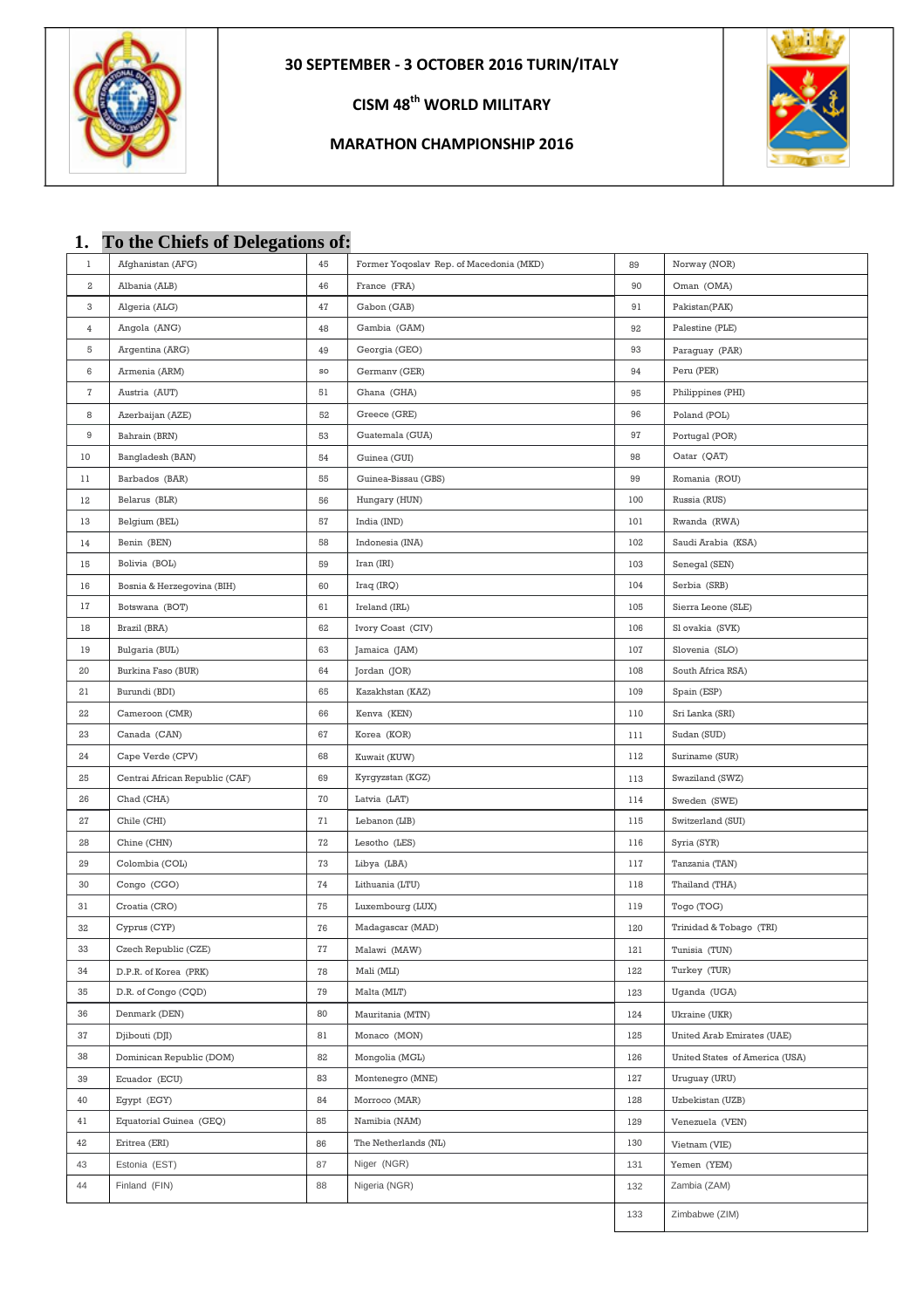

**MARATHON CHAMPIONSHIP 2016**



### **2. General Program of the Championship**

|                            | Friday 30 September: Arrival of the missions - Preliminary and Technical Meeting - |
|----------------------------|------------------------------------------------------------------------------------|
|                            | <b>Greetings</b>                                                                   |
| <b>Saturday 1 October:</b> | <b>Inspection/orientation of track – Opening Ceremony</b>                          |
| <b>Sunday 2 October:</b>   | <b>Competition – Closing Ceremony – Official Banquet</b>                           |
| <b>Monday 3 October:</b>   | Departure of the missions                                                          |

### **3. Composition of the Mission**

- 1 Chief of mission
- 1 Ad Libitum
- 1 Coach
- 4 Athletes male
- 4 Athletes female

According to the CISM Regulations (see CISM Regulations, Art. 7.21, item A.) only military personnel in active duty and in possession of a valid military ID card may participate in the competition.

### **4. How to travel to TURIN**

Travelling expenses to the points of arrival POA (Turin Airport in case of flight) are on expenses of the participating nations.

The organization will take care of the internal transportation from the POAs to destination and within the competition venues.

Points of arrival and departure by plane (nearest airport), by bus/train (stations)

- International Airport of TURIN
- Rail road station of TURIN

### **5. Conditions of stay**

During their stay in Turin the missions will be guests of the Italian Armed Forces from  $30<sup>th</sup>$ September to  $2<sup>nd</sup>$  October 2016. Board and lodging will be at the expense of the organizer.

Extra expenses, including telephone, additional drinks, laundry, etc., are to be paid by the consumers.

Participants must cover any costs before and/or after the dates they have previously informed the Organizer.

Additional visitors will not be accepted without official written permission of the organizing committee. The costs for board and lodging are at their own expenses.

The organizer will take care of first aid medical support at the competition site. Further cost incurred for medical support (hospitalizations, surgical operations or special treatments, repatriation in case of illness or accidents) are to be borne by the participants.

### **6. Regulations**

The event will be governed according to the IAAF Regulations and the CISM Specific Regulation for Marathon (Edition May 2009).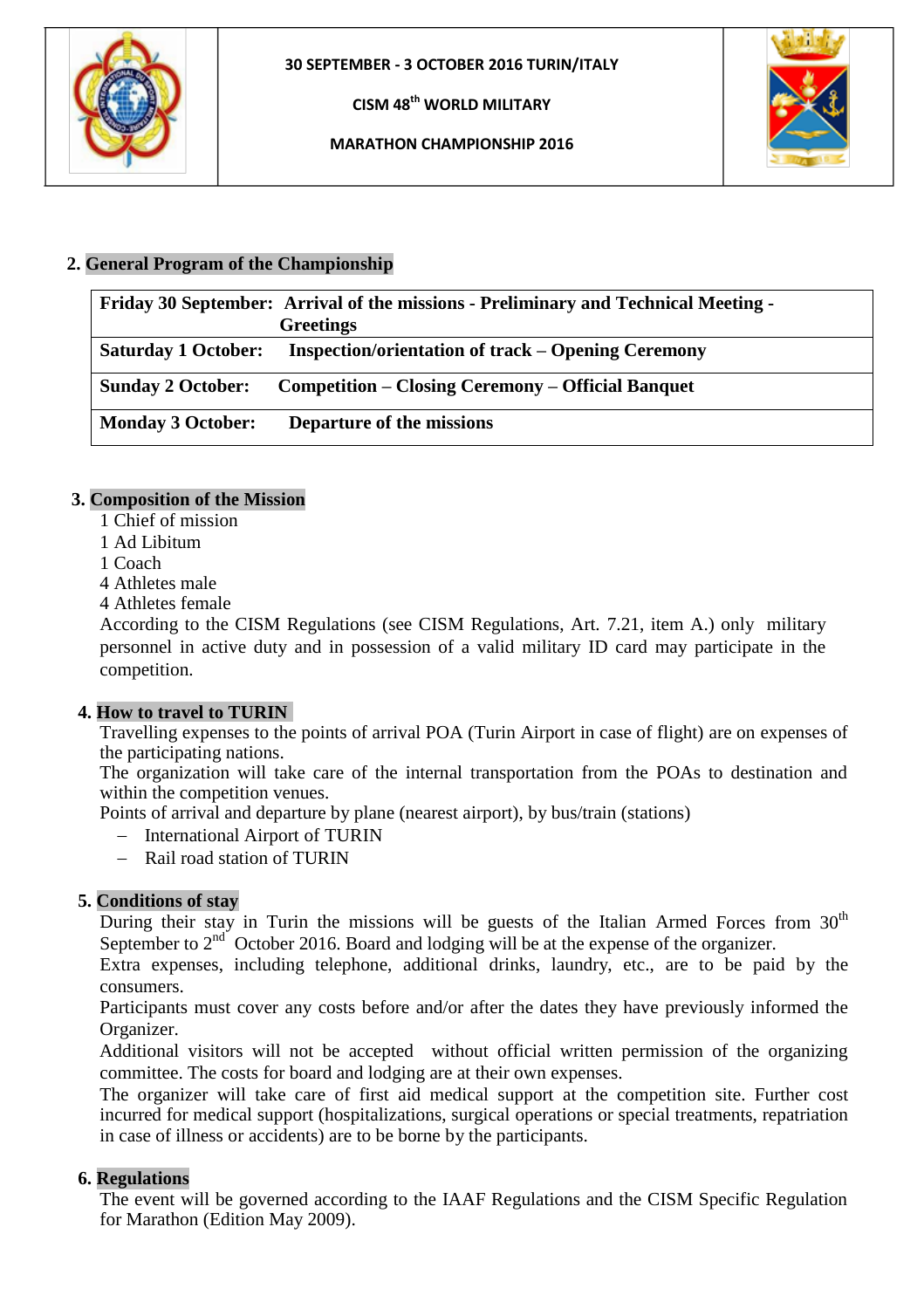**MARATHON CHAMPIONSHIP 2016**



### **7. Anti-doping**

Anti-Doping tests will be conducted in accordance with the CISM Regulations – Chapter IX, CISM Anti-Doping Rules, the concerned CISM Sports Regulations, the concerned International Federation Rules, and all WADA rules, mainly the World Anti-Doping Code, and the International Standard for Testing.

The number and type of tests, as well the athletes to be tested shall be determined by the CISM Anti-Doping Commission. These procedures will follow the concerned CISM Test Distribution Plain (TDP).

In case an athlete has a Therapeutic Use Exemption (TUE), the Chief of Delegation should send this TUE to the CISM GS until 30 days before the Opening Ceremony. This TUE will be submitted to the TUE Commission to analysis and further approval.

### **8. Uniforms**

The participating missions are obliged to be in uniform (winter dress) during their stay on the scheduled events such as the opening and closing ceremonies.

Sport attire marked with country name may be worn outside ceremonial events.

We kindly request the delegations to bring one national flag and 1 CD with their national anthem.

#### **9. Customs and visa procedures**

For information regarding passport and visas for entry into Italy, please contact the Italian Embassy in your country or the respective Embassy serving your country in Italy.

**For all other and more detailed information visit the official website http://www.turinmarathon.it.** 

#### **10. Weather conditions**

At the beginning of October temperature can range from as high as  $22^{\circ}$ C to as low as 10<sup>o</sup>C.

#### **11. Registration Forms Deadlines**

- **Preliminary Agreement (Annex1) not later than:01/07/2016**
- **Final Entry (Annex2a), Composition of the mission (Annex2c) and Commitment by the Chief of Delegation (Annex3) not later than: 02/09/2016**

### **12. Correspondence**

|                       | STATO MAGGIORE DELLA DIFESA<br>V REPARTO AFFARI GENERALI<br>Ufficio Sport e Collegamento FA/CONI<br>Via XX Settembre 123/a<br>Roma (ITALIA) 00187 | Tel: $+39-06-46912131$<br>Tel: $+39-06-46912611$<br>Fax: $+39-06-46912896$<br>e-mail: quinto.cusport@smd.difesa.it<br>e-mail: quinto.csasport@smd.difesa.it |
|-----------------------|---------------------------------------------------------------------------------------------------------------------------------------------------|-------------------------------------------------------------------------------------------------------------------------------------------------------------|
| <b>TURIN MARATHON</b> |                                                                                                                                                   | Tel: $+39-011-4559959$<br>Fax: $+39-011-4076054$<br>e-mail: info@turinmarathon.it                                                                           |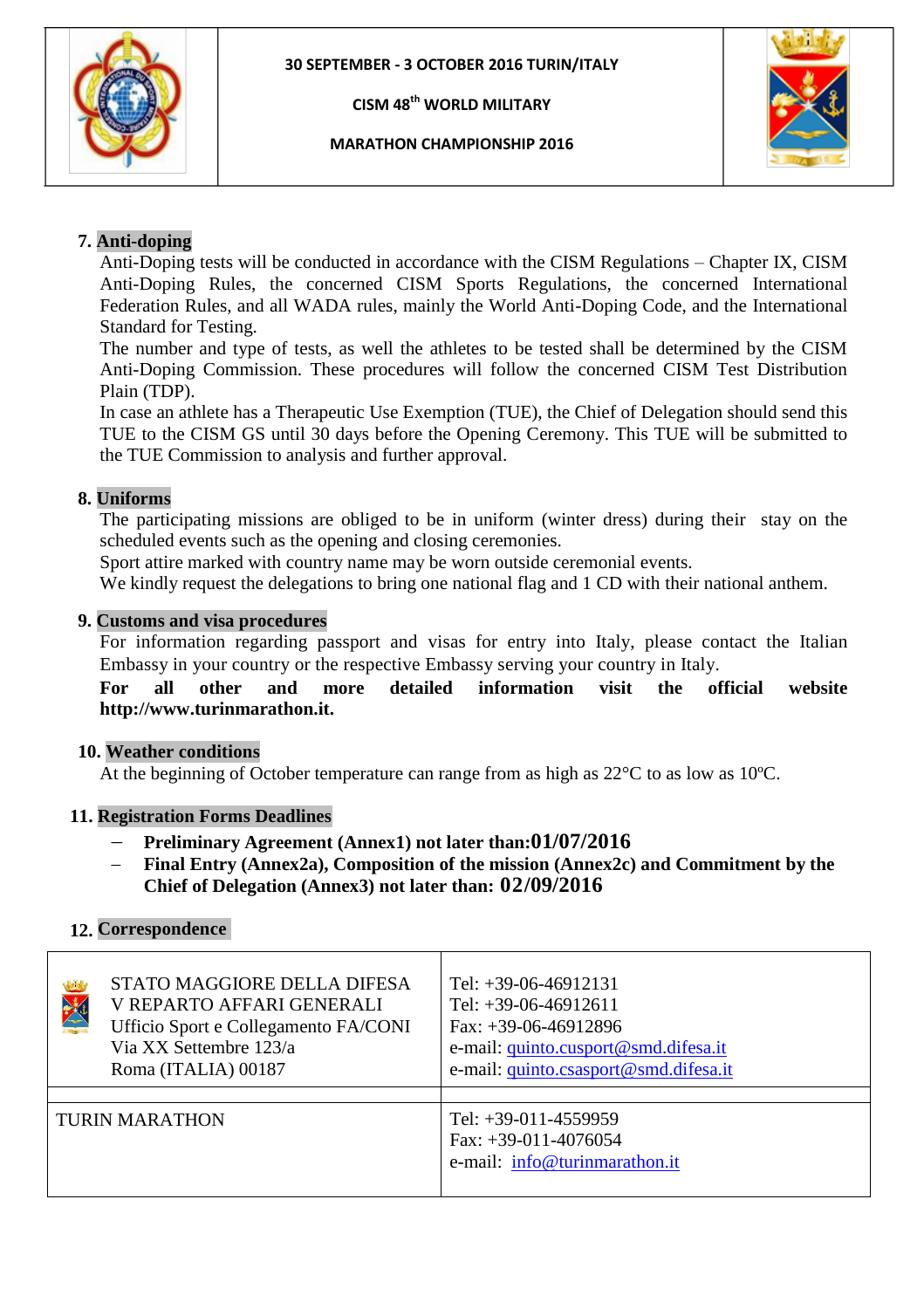

**MARATHON CHAMPIONSHIP 2016**



*ANNEX 1*

**PRELIMINARY AGREEMENT**

# To be returned before:

### **01/07/2016**

**NATION:**

| To:                                  |                                       |
|--------------------------------------|---------------------------------------|
| STATO MAGGIORE DELLA DIFESA          | Tel: +39-06-46912131                  |
| V REPARTO AFFARI GENERALI            | Tel: +39-06-46912611                  |
| Ufficio Sport e Collegamento FA/CONI | Fax: +39-06-46912896                  |
| Via XX Settembre 123/a               | e-mail: quinto.cusport@smd.difesa.it  |
| Roma (ITALIA) 00187                  | e-mail: quinto.csasport@smd.difesa.it |
|                                      |                                       |

| Copy:<br>CENTRO SPORTIVO GUARDIA DI FINANZA<br>Via Croviana, 120<br>Castelporziano (Roma) | Tel: +39 06.51023560<br>e-mail: parrinello@fiammegialle.org<br>e-mail: tecnica@fiammegialle.org |
|-------------------------------------------------------------------------------------------|-------------------------------------------------------------------------------------------------|
| <b>TURIN MARATHON</b>                                                                     | Tel: +39-011-4559959<br>Fax: +39-011-4076054<br>e-mail: info@turinmarathon.it                   |

**PARTICIPATION:** NO

### **TOTAL NUMBER OF PARTICIPANTS:**

|              | <b>Officials</b> | <b>Athletes</b> | <b>CSC</b> members | <b>TOTAL</b> |
|--------------|------------------|-----------------|--------------------|--------------|
| <b>MEN</b>   |                  |                 |                    |              |
| <b>WOMEN</b> |                  |                 |                    |              |
| <b>TOTAL</b> |                  |                 |                    |              |

MEANS OF TRANSPORT:

DATE: SIGNATURE:

(Chief of Delegation)

### **YOUR CONTACT:**

| Rank / Name |  |
|-------------|--|
| Phone       |  |
| Fax         |  |
| E-mail      |  |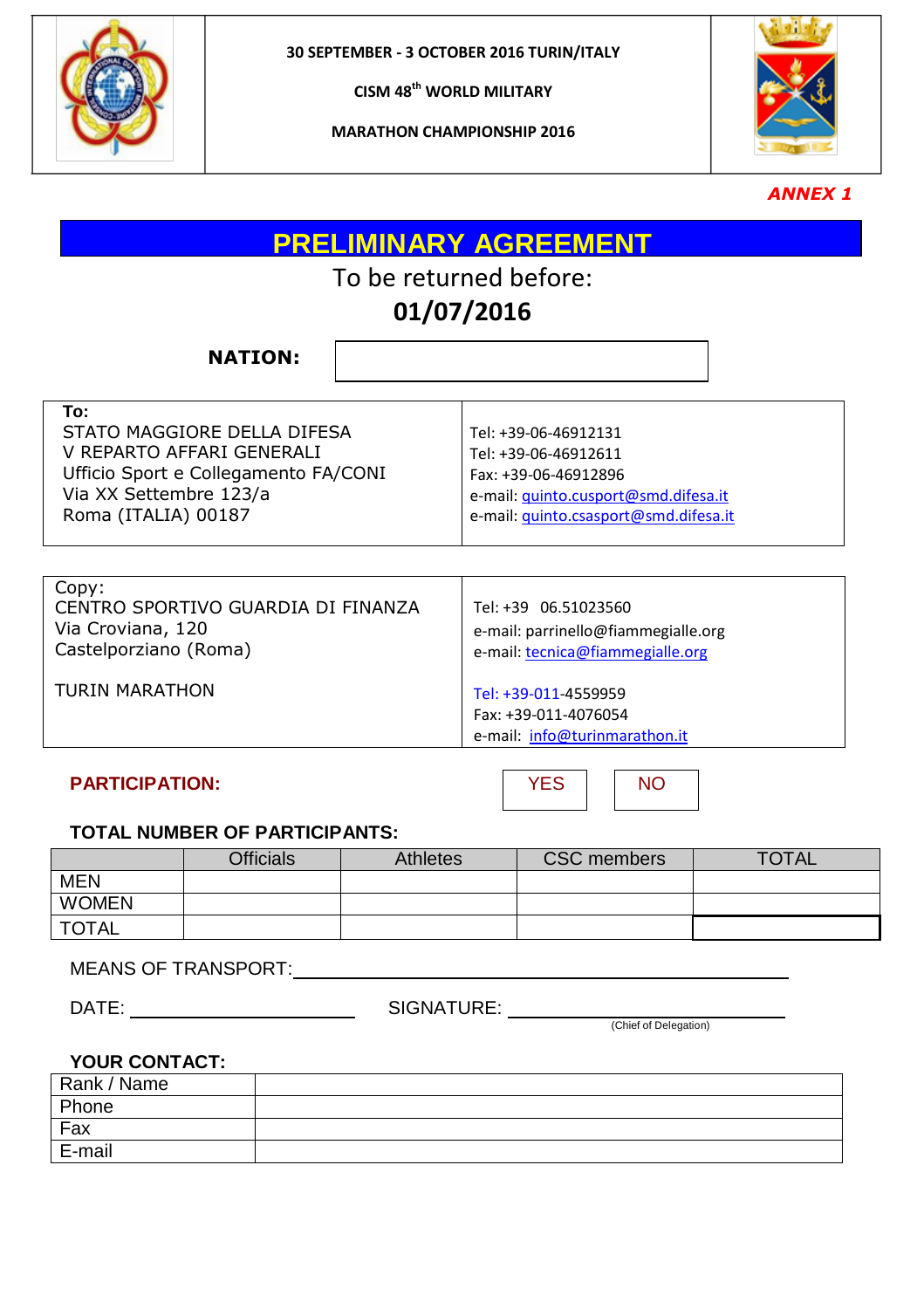

**MARATHON CHAMPIONSHIP 2016**





## **FINAL ENTRY**

### To be returned before **02/09/2016**

**NATION:**

| Tel: +39-06-46912131<br>STATO MAGGIORE DELLA DIFESA<br>Tel: +39-06-46912611<br>V REPARTO AFFARI GENERALI<br>Fax: +39-06-46912896<br>Ufficio Sport e Collegamento FA/CONI<br>e-mail: quinto.cusport@smd.difesa.it<br>Via XX Settembre 123/a<br>e-mail: quinto.csasport@smd.difesa.it<br>Roma (ITALIA) 00187 |  |
|------------------------------------------------------------------------------------------------------------------------------------------------------------------------------------------------------------------------------------------------------------------------------------------------------------|--|
|                                                                                                                                                                                                                                                                                                            |  |

| Copy:                                                                            |                                                                                                 |
|----------------------------------------------------------------------------------|-------------------------------------------------------------------------------------------------|
| CENTRO SPORTIVO GUARDIA DI FINANZA<br>Via Croviana, 120<br>Castelporziano (Roma) | Tel: +39 06.51023560<br>e-mail: parrinello@fiammegialle.org<br>e-mail: tecnica@fiammegialle.org |
| <b>TURIN MARATHON</b>                                                            | Tel: +39-011-4559959<br>Fax: +39-011-4076054<br>e-mail: info@turinmarathon.it                   |

### **1. Travel Information:**

| Day of arrival: | Time of arrival:   | Means of transport: | Flight or train $n^{\circ}$ : | Place of arrival:   |
|-----------------|--------------------|---------------------|-------------------------------|---------------------|
| Day Departure:  | Time of departure: | Means of transport: | Flight or train $n^{\circ}$ : | Place of departure: |

DATE: SIGNATURE:

(Chief of Delegation)

### **YOUR CONTACT:**

| Rank/Name |  |
|-----------|--|
| Phone     |  |
| Fax       |  |
| E-mail    |  |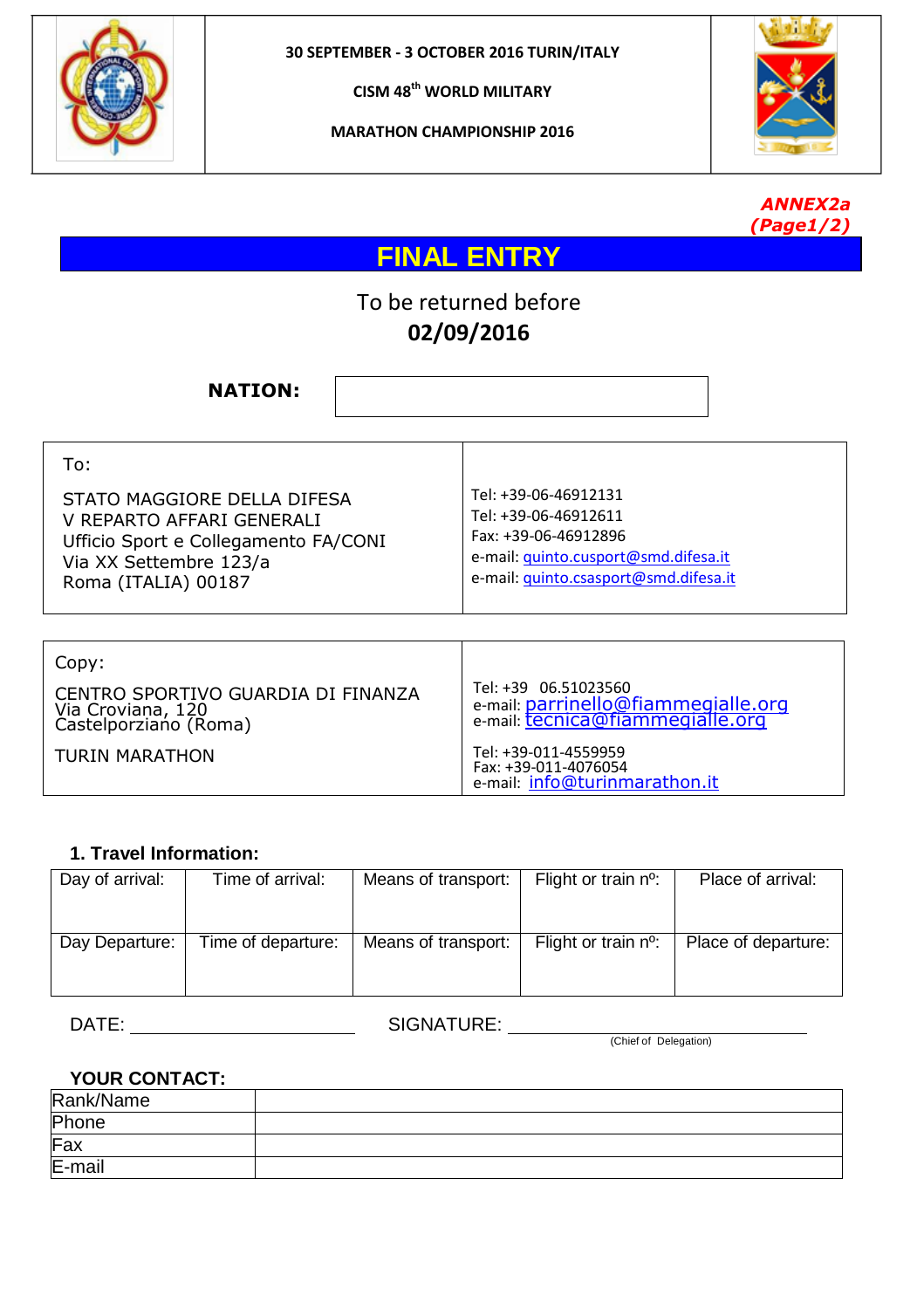

**MARATHON CHAMPIONSHIP 2016**



### *ANNEX2b (Page2/2)*

## **FINAL ENTRY**

### **(COMPOSITION OF THE MISSION)**

To be returned before: **02/09/2016**

**NATION:**

### **2. Composition of mission:**

| <b>FUNCTION</b>  | <b>SEX</b> | <b>RANK</b> | <b>1ST NAME</b> | <b>LAST NAME</b> | <b>COMPETITIONS</b> | <b>NOTE</b> |
|------------------|------------|-------------|-----------------|------------------|---------------------|-------------|
| Chief of mission |            |             |                 |                  |                     |             |
| Coach            |            |             |                 |                  |                     |             |
| Athlete male     |            |             |                 |                  |                     |             |
| Athlete male     |            |             |                 |                  |                     |             |
| Athlete male     |            |             |                 |                  |                     |             |
| Athlete male     |            |             |                 |                  |                     |             |
| Athlete female   |            |             |                 |                  |                     |             |
| Athlete female   |            |             |                 |                  |                     |             |
| Athlete female   |            |             |                 |                  |                     |             |
| Athlete female   |            |             |                 |                  |                     |             |
| CSC Member       |            |             |                 |                  |                     |             |

### **THE ABOVE LISTED PERSONNEL IS PHISICALLY FIT FOR COMPETITIVE SPORTS IN ACCORDANCE WITH NATIONAL RULES AND REGULATIONS**

In strict compliance with applicable CISM Regulations (Article 7.21), I, the undersigned Chief of the Delegation, hereby officially confirm that **all athletes representing my nation in the CISM event are on active duty in my nation's Armed Forces.** I understand that sanctions may be imposed against my nation, my mission, my team, individual athletes, or myself for violation of this provision (Article 1.12 of CISM Regulations).

DATE: SIGNATURE:

(Chief of Delegation)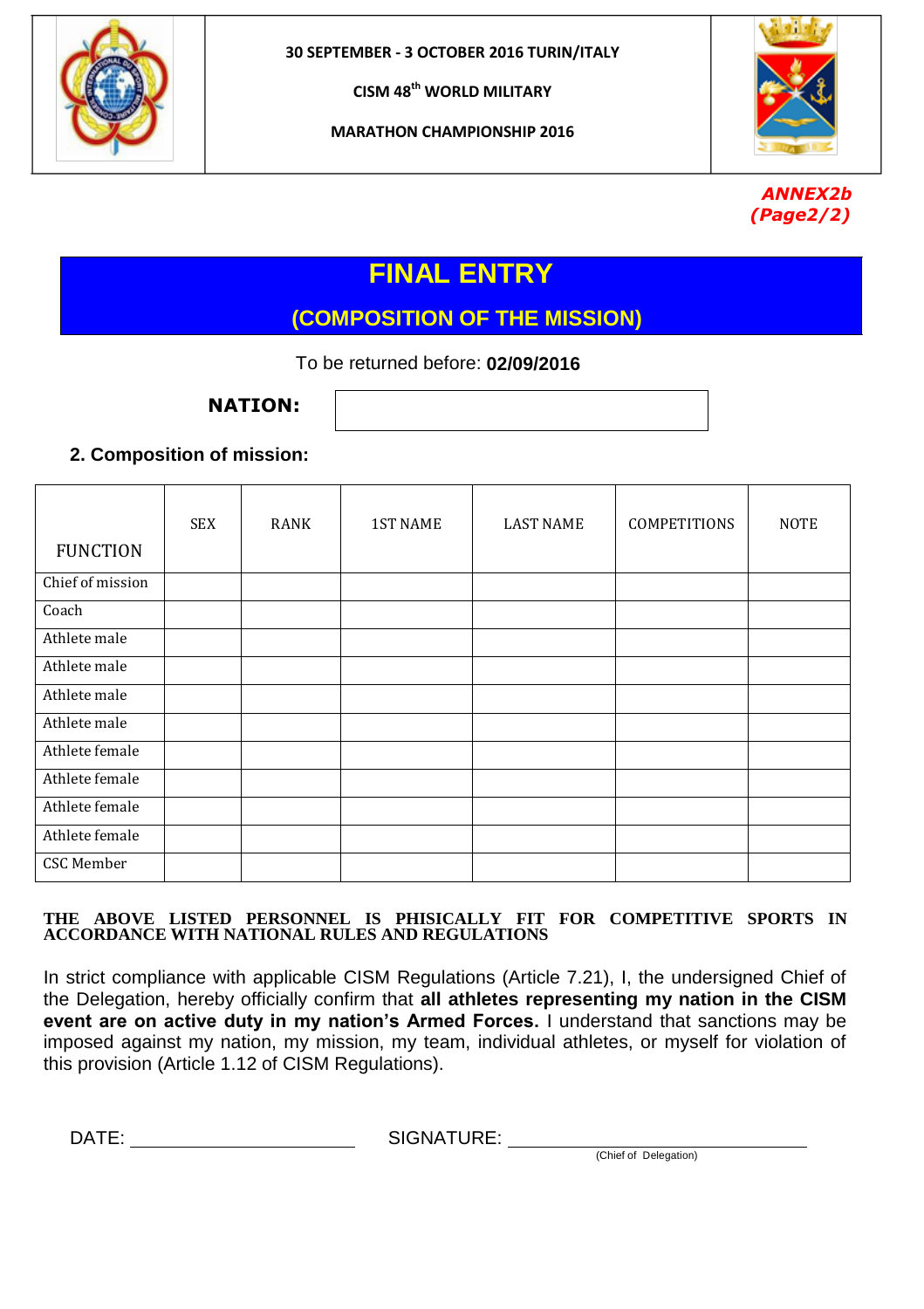

**MARATHON CHAMPIONSHIP 2016**



### *ANNEX 2c*

### **FINAL ENTRY**

### **COMMITMENT BY THE CHIEF OF MISSION**

To be returned before: **02/09//2016**

**NATION:**

The undersigned, Chief of Mission declare that he has read the **CISM Regulations** and moreover understood the following prescriptions:

### **Article 7.21. PARTICIPATION - MILITARY STATUS**

A. Only military personnel on active duty in Armed Forces may take part in competitions organized by CISM.

B. No one may be recalled to active duty in the Armed Forces for the purpose of participating in a CISM competition. In the case of an intermittent military service, the athletes regularly recalled may not take part in CISM competitions, under any circumstances, if more than 18 months have elapsed between this recall and the end of their last call to arms.

C. Exceptions to the above may be authorized by the General Assembly, upon recommendation of the Board of Directors.

D. All military participants in a CISM event shall be in possession of proper documentation which signifies active military service of the member nation he represents. The documentation can be:

1. A valid military identity card for those athletes who are authorized to present their military identity cards abroad,

2. A form of verification (in English and/or French) of military status accompanied by a passport.

E. **By signing the final entry, the Chief of Delegation confirms the military status of the participating athletes.** If there are last minute changes in the participation of the athletes, the verification file may be signed by the Chief of Mission, but shall be confirmed by the Chief of Delegation by official letter.

F. If one of these documents is not available, participation is refused.

### **Article 7.30. CHIEF OF MISSION**

A. Chief of Mission

1. Chiefs of Mission shall be familiar with CISM regulations.

2. Missions must not only participate or be present at sports events, they are also required to participate in information conferences on CISM, study days, commemorative and cultural events and ceremonies organized by the host nation.

B. Conduct of a mission

1. The Chief of Mission is responsible for the behavior of his team in sports and general discipline. He shall ensure that members of his mission respect the rules and directives prescribed by CISM and organizers of the championship. The respect of schedules is particularly important as they form the basis for the effective conduct of competitions and ceremonies. Instances of indiscipline or poor sportsmanship will be handled by Championship officials and may result in the disqualification of individual athletes or teams.